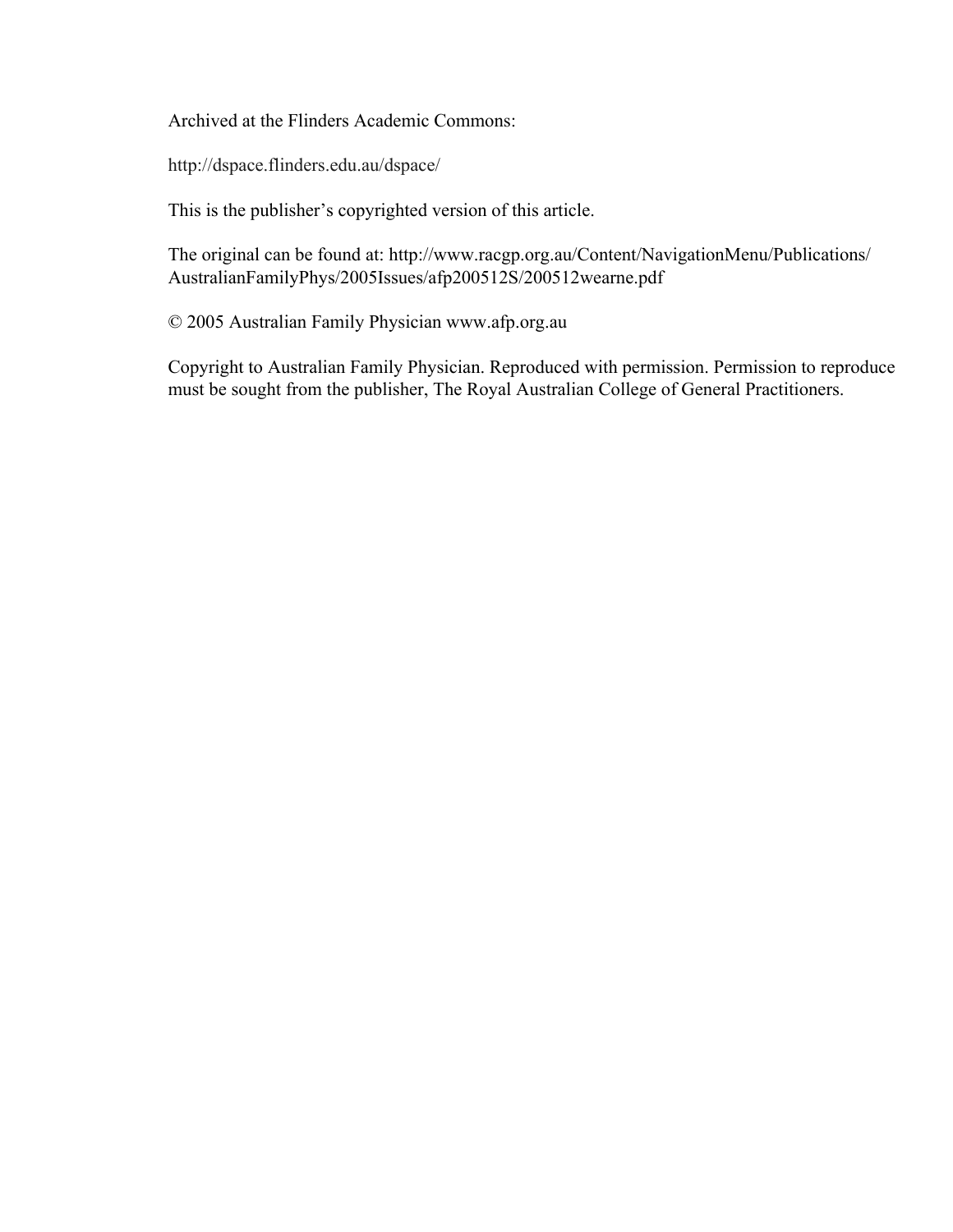# General practice supervision at a distance

*Is it remotely possible?*

**Susan Wearne, BM(MmedSc), MRCGP, DRCOG, DCH, DFFP, GCTEd, FRACGP is General Practice Educator, Centre for Remote Health, Alice Springs, General Practice Supervisor, Bath Street Family Medical Centre, Alice Springs, Coordinator of General Practice Supervisor Training, Remote Vocational Training Scheme, and Chair, Central Australian Division of Primary Care.**

## **BACKGROUND**

The Remote Vocational Training Scheme (RVTS) trains GPs while in solo rural or remote practice. General practice registrars choose an experienced rural or remote practitioner as their distant supervisor.

#### **METHOD**

During a teacher training telephone tutorial series RVTS general practice supervisors discussed the unique features of this model of general practice training, and shared their perspectives on how to make this distance supervision effective.

## **RESULTS**

This paper outlines the unique qualities of general practice registrars, the registrar-supervisor relationship and the content of tutorials, in the context of remote supervision. This paper suggests ways to provide educational support despite geographical distance.

## **DISCUSSION**

Experienced rural and remote GPs can provide effective supervision at a distance. The RVTS provides an innovative, alternative model for training GPs for rural and remote practice. Further qualitative research on this topic is required.

 $\mathbf{T}$ he pilot Remote Vocational Training Scheme (RVTS) commenced in 2000 as a joint venture between the Australian College of Rural and Remote Medicine (ACRRM) and The Royal Australian College of General Practitioners (the RACGP).<sup>1</sup> Doctors in solo rural or remote practice are supervised at a distance by an experienced GP supervisor. An experienced rural medical educator runs weekly educational teleconferences, twice annual workshops, and conducts clinical teaching visits. Before this innovation, doctors working in solo practice could only qualify as GPs by leaving their practice and working in a practice with an on site supervisor.

 This scheme followed a trial in North Queensland of distance supervision of general practice registrars in solo remote practice.<sup>2,3</sup> On site support was replaced by frequent telephone (or other communications technology) support and a compensatory increase in the duration of teaching visits and workshops. Analysis of this trial suggested keys to effective supervision were a supervisor with an understanding of rural and remote practice, preferably in the region in which the trainee was located, and the ability to communicate effectively by telephone. These elements were incorporated into the design of RVTS.

 In 2004 RVTS supervisors attended a teacher training course that provided an opportunity for them to share their experiences of improving the effectiveness of distance supervision. The aim of this paper is to document and disseminate their discussion on the knowledge, skills and attitudes needed for effective distant supervision of general practice registrars in training.

# **Methods**

Remote Vocational Training Scheme GP supervisors participated in weekly, hour long teacher training telephone tutorials over a 6 week period. The course was adapted from a successful course for on site general practice supervisors,<sup>4</sup> following input from RVTS supervisors on their learning needs as identified by a precourse questionnaire. Participants were sent a series of readings and a learning guide which included presession activities.

 The telephone tutorial series was recorded with the permission of participants. The course facilitator analysed the audiotapes to identify the knowledge, skills and attitudes participants felt were required for effective remote supervision. The Central Australian Health Research Ethics Committee approved this project.

 Eight general practice supervisors attended some or all of the six telephone tutorials. Participants were geographically disparate, with two from New South Wales, one from the Northern Territory, two from Queensland, one from Victoria and two from Western Australia.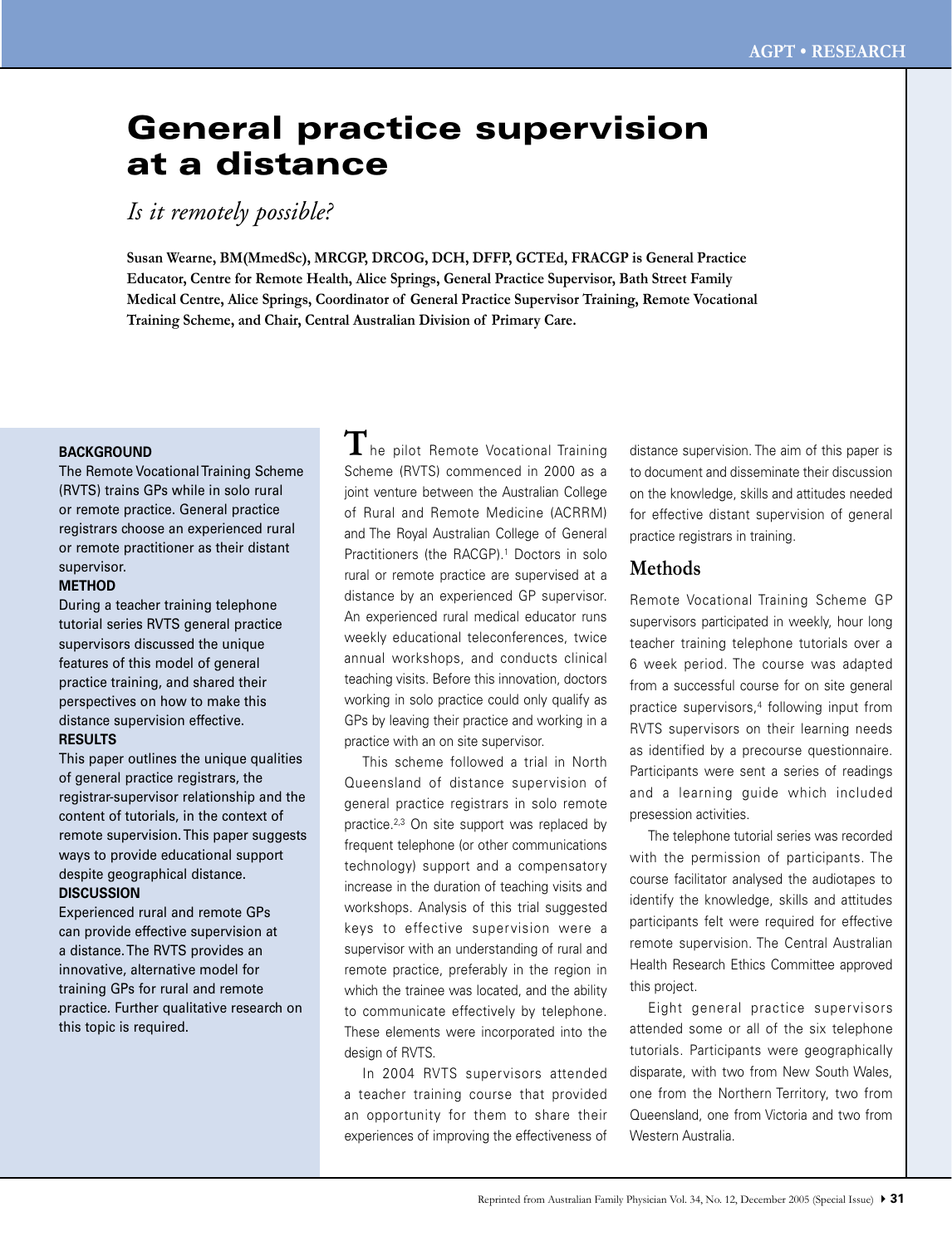# **Results**

## **The general practice registrars**

The GP supervisors consider doctors who apply to be general practice registrars on the RVTS to be different to general practice registrars on the Australian General Practice Training (AGPT) program. The biggest contrast is that all RVTS general practice registrars have chosen to work in isolated or solo practice in rural or remote areas, unlike AGPT general stream registrars, who are required to undertake a minimum of 6 months of rural training. Coming to rural or remote areas through choice rather than conscription is an important positive foundation for learning.

 The RVTS general practice registrars were described as enthusiastic, mature, self assured, and possessed of previous experience. The GP supervisors felt they did not "need to worry if the general practice registrar can cook or drive – they have the life skills". The RVTS general practice registrars were regarded as being more focused in their learning and "have specific things they want to hone up". Their "clinical practice means that they have a greater opportunity to learn" and their maturity meant "they were more set in some ways but were more flexible in others".

## **The GP supervisors**

General practice registrars in the RVTS choose experienced rural or remote doctors to be their supervisor. The similarity in working situations means the GP supervisor understands and can advise about local politics and issues to make practice sustainable. These doctors are all "busy but committed rural doctors", which they said can make it "hard to model a good balance" of work and family or personal life to general practice registrars. The GP supervisors find the teaching rewarding, as the RVTS general practice registrars want to learn and want to work in rural or remote areas (as opposed to teaching general practice registrars who put rural terms as their last choice).

## **The registrar-supervisor relationship**

In the AGPT program, GP supervisors often

have a dual role of teacher/supervisor and employer. A problem relating to a general practice registrar's employment can subsequently impact on the learning and support provided to them. In RVTS the GP supervisor is not the employer, which enables the relationship to develop as a purely educational and supportive one. The supervisor can advocate for their registrar with the employer. The general practice registrar is already in independent practice, so the GP supervisor does not play a role as gateway to the profession. Current Australian legislation means nearly all RVTS registrars are not required to undertake vocational training; however, it is their choice to do so.

 The GP supervisors felt enabling learners to choose their preferred GP supervisor provides several advantages. The learner is free to choose someone they like, whom they think they can learn from and get on with. Each learner-teacher relationship is unique and is as flexible as possible, so the learning relationship can develop "into whatever works best for the general practice registrar". There is a spectrum of relationships, from a very educational role of teacher and learner to one of comentoring between peers.

## **Distance**

Remote Vocational Training Scheme registrars lack on site clinical supervision, are isolated from others in training, and miss discussion between experienced practitioners that can support learning in group practices. Face to face workshops are designed to compensate for the latter two issues. Telephone or email discussions replace on site supervision, and GP supervisors felt it essential that they make time for their registrar. Often phone calls could be worked around the supervisor's own clinical commitments, but sometimes 'you just have to drop everything as if it were an emergency in your own practice'.

## **Registrar-supervisor meetings**

General practitioner supervisors said their general practice registrars use local resources for acute clinical situations and ordinary everyday dilemmas, such as "which

antihypertensive to use". General practice registrars are given a digital camera and can send clinical photographs to their supervisor or a specialist when needed. Longer term management or "difficult stuff" goes to the GP supervisor, and is usually a question that cannot be answered from a book or online resource, eg. career advice; how to treat and live with someone in the same town; handling staff; dealing with drug addicts and difficult or aggressive patients; and how to prepare for the RACGP Fellowship exam.

#### **Blind spots**

Telephone contact can provide answers to most of the registrar's questions and GP supervisors tend to follow the general practice registrar's agenda. However, GP supervisors observed that this process does not identify general practice registrar's 'blind spots', or areas of unconscious incompetence. Rural medical educators said they look for these educational gaps during external clinical teaching visits. One supervisor worked as a locum in the registrar's practice in their absence; this provided an opportunity to read the medical notes and talk with patients and hospital staff about the general practice registrar.

 Blind spots can also be identified by random review of case notes, referral letters, letters to lawyers and insurance companies, watching videos of consultations, audit of pathology, radiology, prescribing and cytology, or asking the registrar to conduct a research project. These activities had enabled GP supervisors to look at the registrar from a number of different perspectives and "if it all adds you're OK". If this triangulation of data sources led to contrary views, the GP supervisor might need to look for further explanations.

## **Procedural skills**

The GP supervisors considered that it is difficult to teach procedural skills at a distance. Satellite links and videoing of skills can assist a registrar extend their learning if they already have basic skills. Learning advanced skills when basic skills are absent